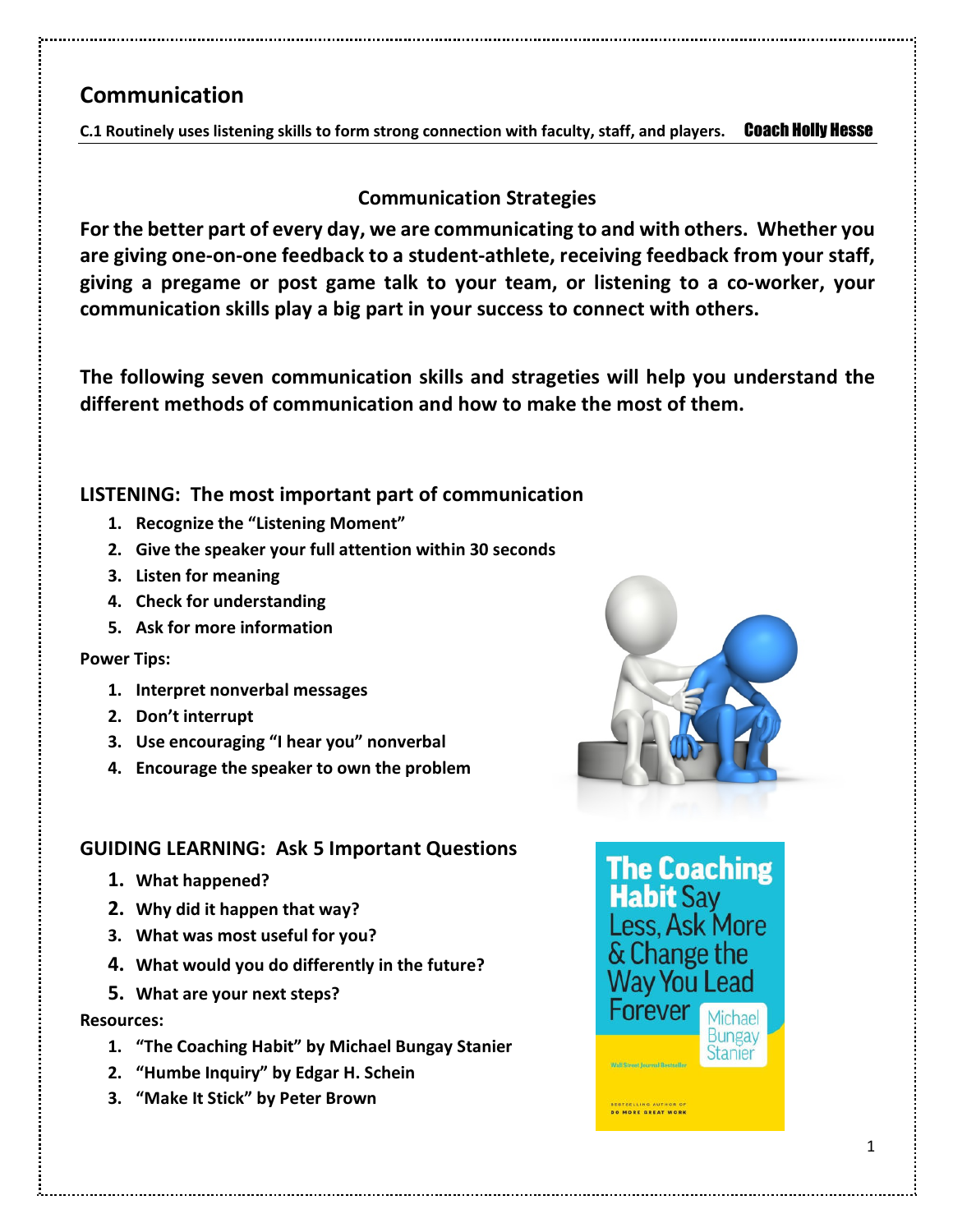## **DIALOGUE: Listen with an Open Mind**

- **1. Ask others for their opinions**
- **2. Ask what their assumptions are based on facts**
- **3. Ask where they go their facts**
- **4. Ask about their reasoning**
- **5. Give Your Point of View:**
- **6. Express your opinions**
- **7. State what your assumptions are based on facts**
- **8. Describe where you got your facts**
- **9. Explain your reasoning**

#### **Power Tips:**

- **1. See the other person as an equal**
- **2. Keep an open mind**
- **3. Make it your intention to learn**
- **4. Don't try to prove you are right**
- **5. Use effective listening skills**

#### **ENCOURAGING**

- **1. Listen…to understand the situation**
- **2. Affirm…to remind them of their strengths**
- **3. Perspective…to restore a balanced view**
- **4. Support…to reassure empowerment**

#### **Power Tips:**

- **1. Recognize "Encouragement Moments"**
- **2. Always lead with listening**
- **3. Don't overdo it! Listening may be enough**
- **4. Give the kind of encouragement that is needed**
- **5. Give encouragement BEFORE it is needed**

# Always lead with listening.

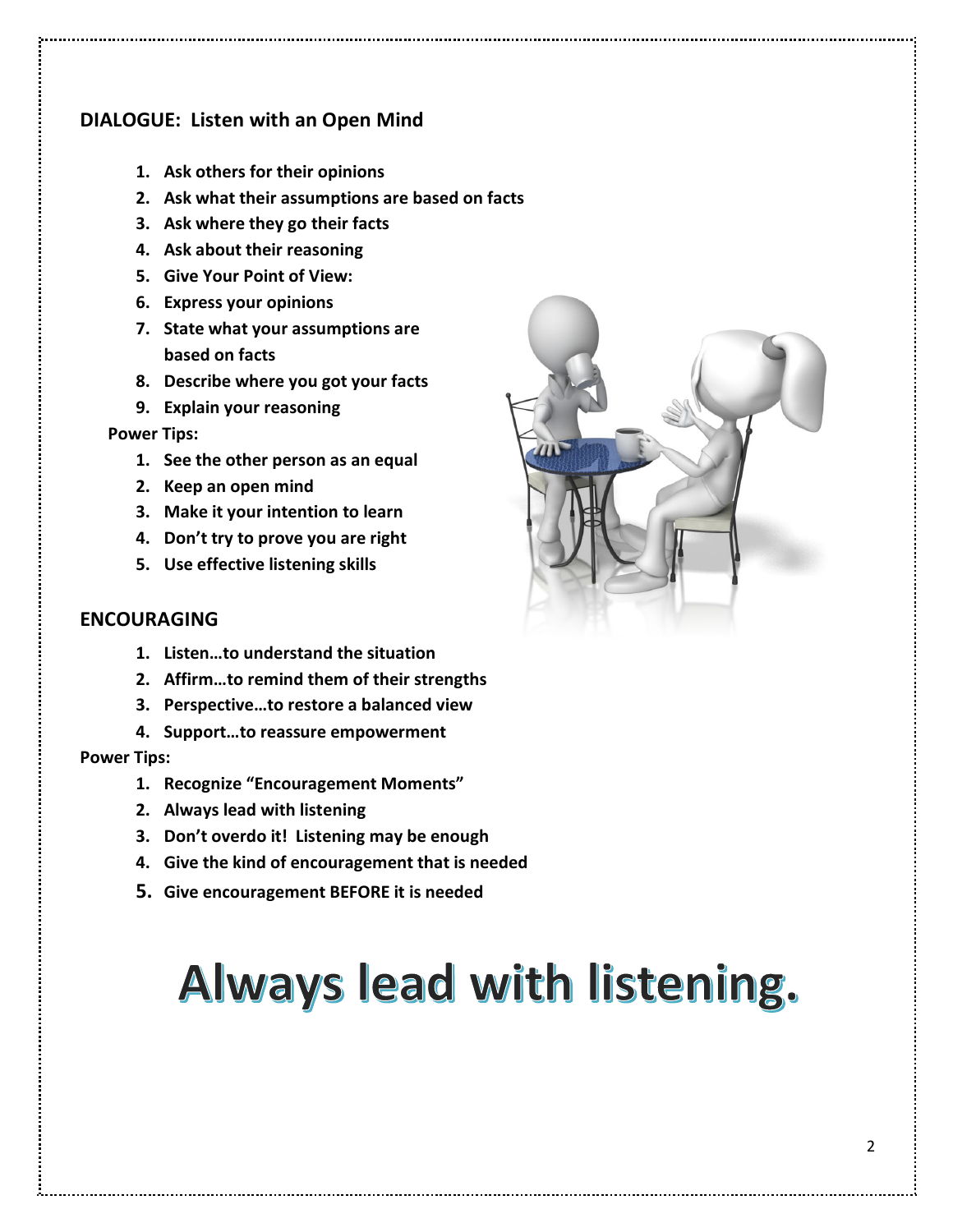## **GIVE CONSTRUCTIVE FEEDBACK: How to…**



- **1. Affirm the good**
- **2. Describe the specific behavior**
- **3. Share your reactions**
- **4. Explain WHY—the impact**
- **5. State the expectation**
- **6. Encourage**

#### **Power Tips:**

- **1. Recognize when to use constructive feedback**
- **2. Address issues the person can change**
- **3. Focus on one issue at a time**
- **4. Calm down before giving feedback**
- **5. Focus on the specific observable behavior**
- **6. Use "I" messages**
- **7. Keep it private**

#### **RECEIVING FEEDBACK: How to…**

- **1. Ask for feedback**
- **2. Listen without being defensive**
- **3. Thank the feedback giver**

#### **Power Tips:**

- **1. We ALL need feedback**
- **2. Seek feedback from people who know you**
- **3. Ask for specific descriptions of your actions**
- **4. Let negative feelings subside**
- **5. Listen for the meaning in the feedback**
- **6. Apologize—"the magic move"**
- **7. Ask for suggestions to improve**
- **8. Be patient and persistent while changing**
- **9. Help people notice the change**
- **10. Show appreciation**